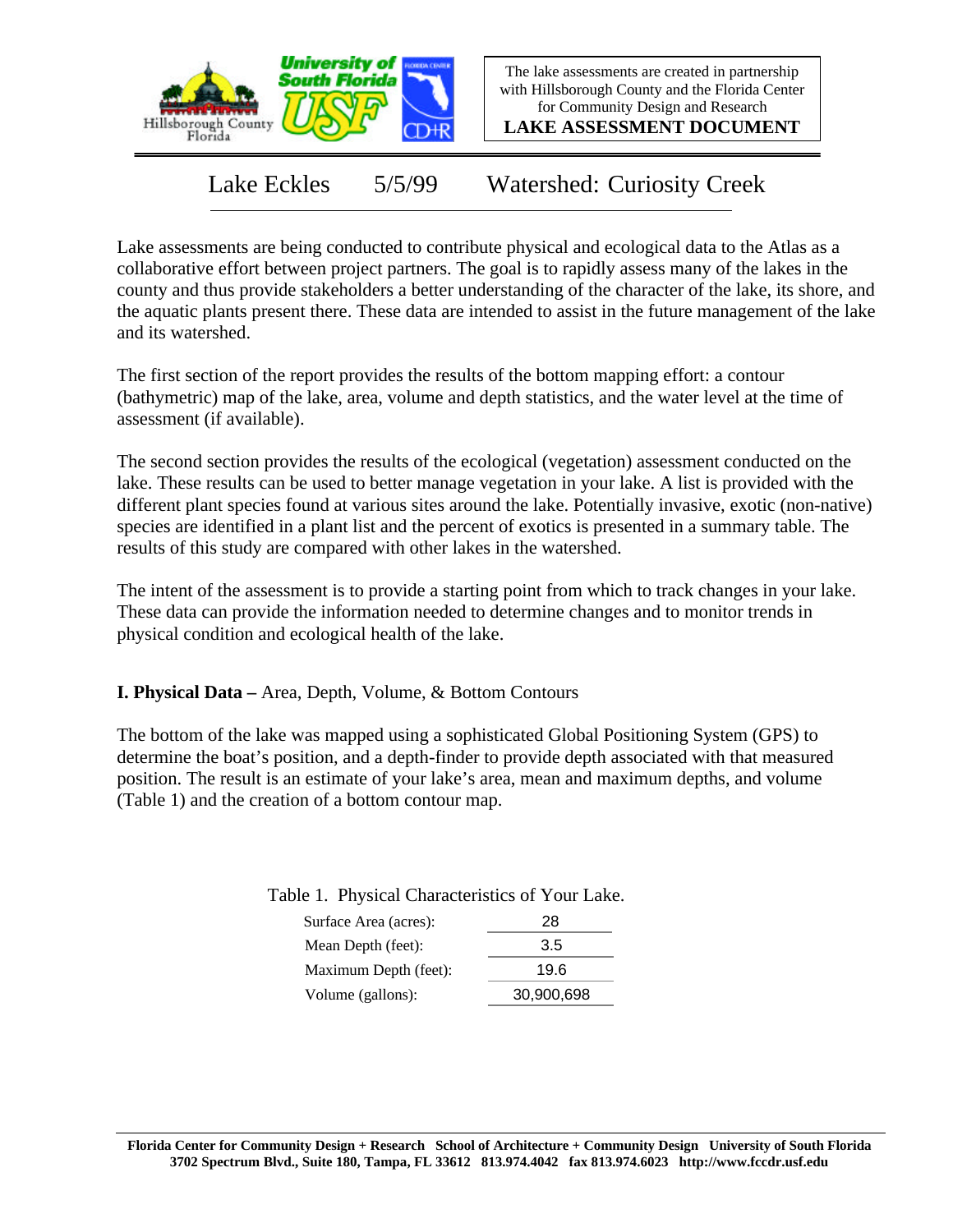

# **L a ke E c k later e s**

Section - Township - Range  $11 - 28 - 18$ 

E X P L A N ATIO N : S u r v e y Date M a y 5 , 1 9 9 9 water level was 2 8 . 7 5 f t sea level when the lake w a s eyed. Contours a r e expressed

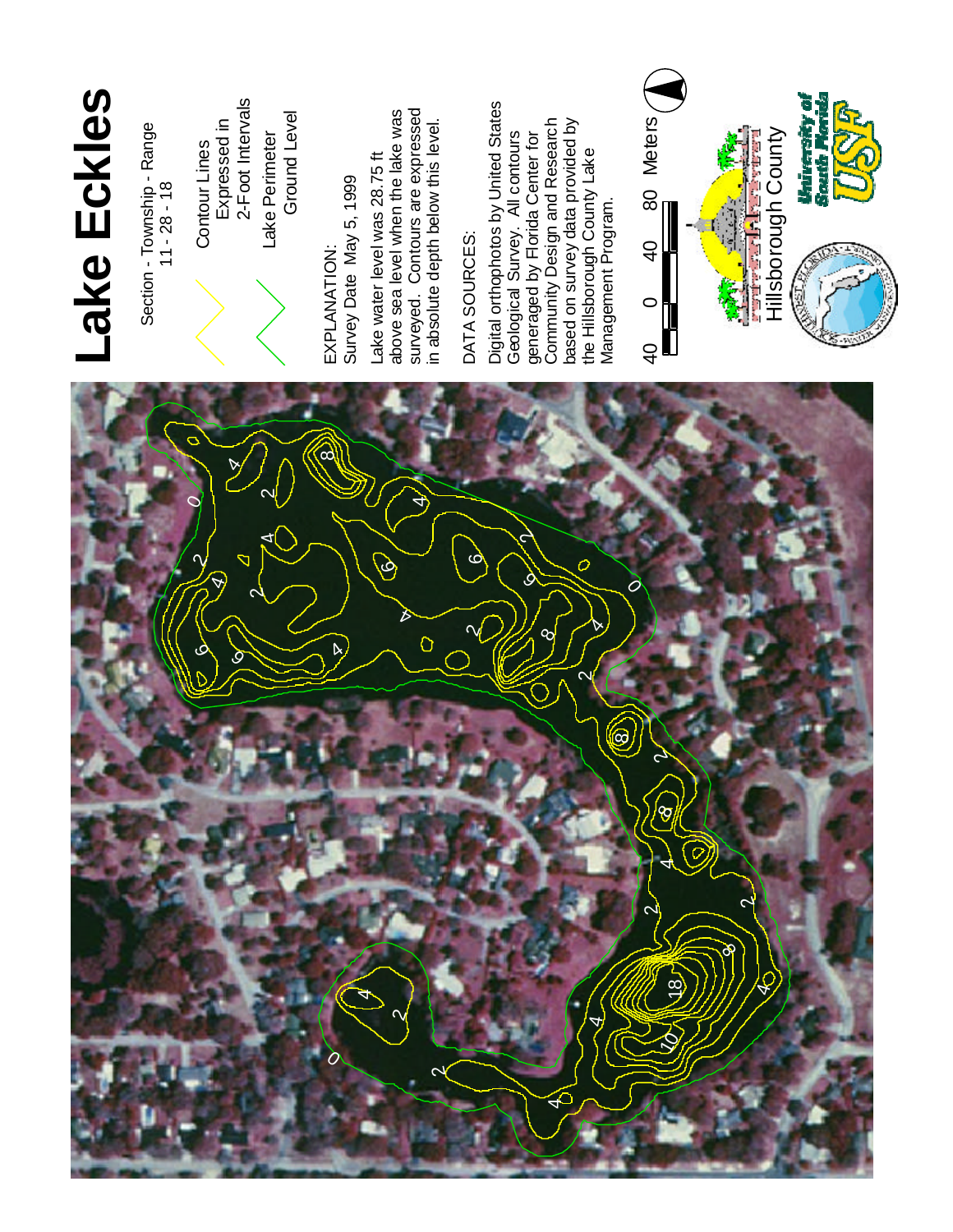

**LAKE ASSESSMENT DOCUMENT**

Lake Eckles 5/5/99 Watershed: Curiosity Creek

### **II. Ecological Data**

Aquatic Plant Survey

Approximately equispaced sites are haphazardly mapped around the lake and the aquatic plants at each site are surveyed. The total number of species from all sites is used to approximate the total diversity of aquatic plants and the percent of invasive-exotic plants on the lake and in the watershed (Table 2). Many of these plants are considered ecologically harmful, as they tend to out-compete native species. Such "nuisance" plants can also make boating and other recreational activities difficult or impossible. The common and scientific names of plant species found on your lake are listed in Table 3.

> Table 2. Comparison of species diversity between your lake and other assessed lakes located within your watershed.

|                        |     | Lake Eckles Curiosity Creek<br>(Average) |  |
|------------------------|-----|------------------------------------------|--|
| Number of Taxa:        | 58  | 42                                       |  |
| Percent Exotic Plants: | 17% | 15%                                      |  |

Table 3. Botanical and common names of the most commonly found plants on your lake. Percent frequency (of occurence), habit (location where found), status (native or exotic), and EPPC status are provided.

| Common Name                            | are provided.<br><b>Plant Species</b> | Frequency | Habit     | <b>Status</b> | <b>EPPC</b> |
|----------------------------------------|---------------------------------------|-----------|-----------|---------------|-------------|
| <b>Torpedo Grass</b>                   | Panicum repens                        | 80%       | Emergent  | Exotic        |             |
| Manyflower Marshpennywort, Water Penny | Hydrocotyl umbellata                  | 75%       | Emergent  | Native        | <b>NL</b>   |
| Spatterdock, Yellow Pondlily           | Nuphar lutea var. advena              | 65%       | Floating  | <b>Native</b> | <b>NL</b>   |
| <b>Climbing Hempvine</b>               | Mikania scandens                      | 60%       | Emergent  | <b>Native</b> | NL.         |
| Stonewort                              | Nitella spp.                          | 60%       | Submersed | Native        | NL.         |
| Laurel Oak; Diamond Oak                | Quercus laurifolia                    | 50%       | Emergent  | Native        | NL.         |
| Rush Fuirena                           | Fuirena spp.                          | 40%       | Emergent  | Native        | NL.         |
| Water Primroses, Primrosewillow        | Ludwigia spp.                         | 40%       | Emergent  | Unknown       | NL.         |
| Southern Red Maple                     | Acer rubrum var. trilobum             | 35%       | Emergent  | Native        | NL.         |
| Asian Pennywort, Coinwort, Spadeleaf   | Centella asiatica                     | 30%       | Emergent  | Native        | NL.         |
| Sedge                                  | Cyperus spp.                          | 30%       | Emergent  | Unknown       | <b>NL</b>   |
| Punk Tree, Melaleuca                   | Melaleuca quinquenervia               | 30%       | Emergent  | Exotic        |             |
| Cypress                                | Taxodium spp.                         | 30%       | Emergent  | Native        | <b>NL</b>   |
| Dayflower                              | Commelina diffusa                     | 25%       | Emergent  | Exotic        | NL.         |
| Bulltongue Arrowhead, Duck Potato      | Sagittaria lancifolia                 | 20%       | Emergent  | <b>Native</b> | NL.         |
| Willow                                 | Salix spp.                            | 20%       | Emergent  | <b>Native</b> | <b>NL</b>   |

Florida Center for Community Design + Research School of Architecture + Community Design University of South Florida 3702 Spectrum Blvd., Suite 180, Tampa, FL 33612 813.974.4042 fax 813.974.6023 http://www.fccdr.usf.edu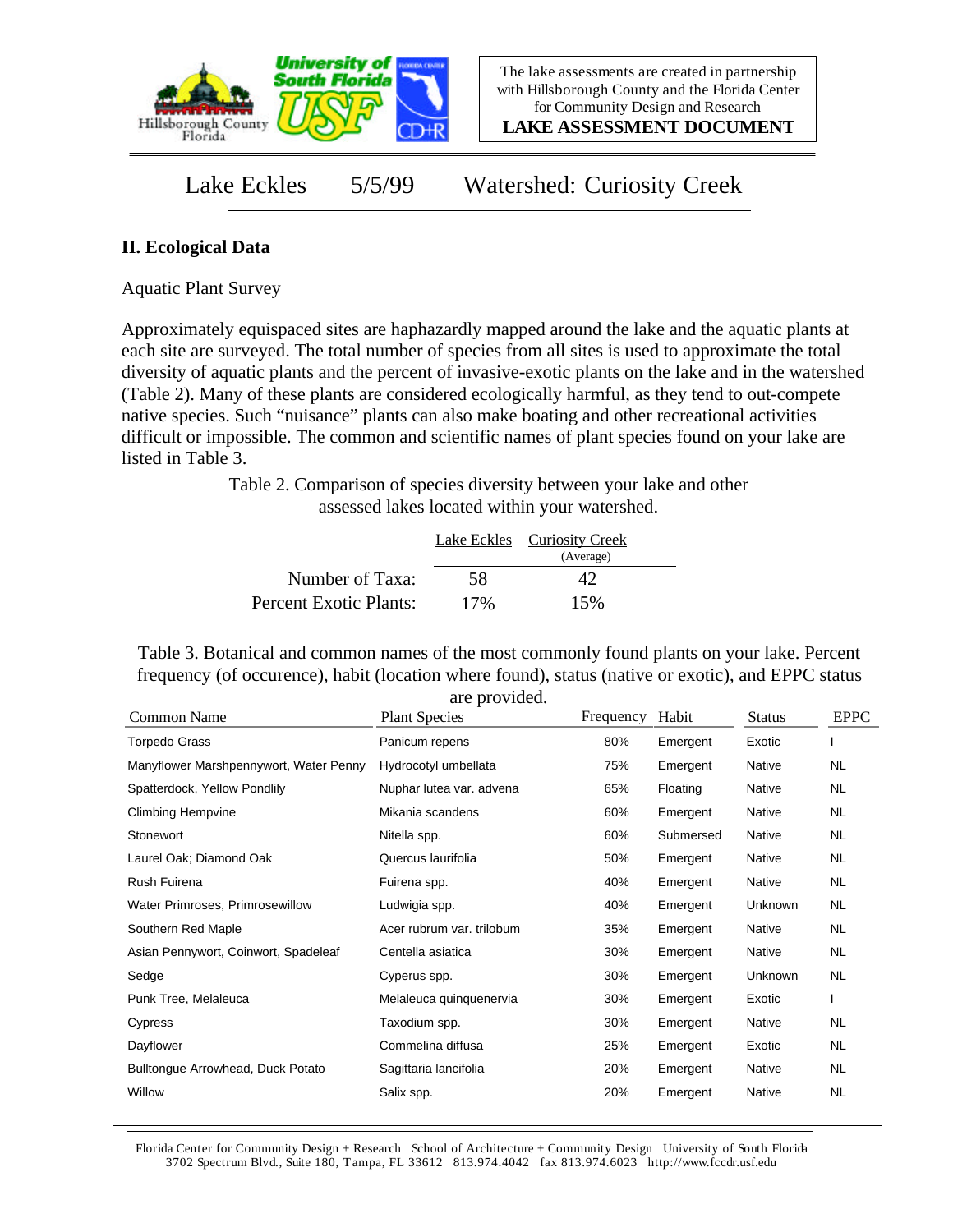## Lake Eckles 5/5/99 Watershed: Curiosity Creek

| Cattails                                   | Typha spp.                        | 20% | Emergent    | Native  | NL.          |
|--------------------------------------------|-----------------------------------|-----|-------------|---------|--------------|
| Common Bacopa, Herb-Of-Grace               | Bacopa monnieri                   | 15% | Submersed   | Native  | NL.          |
| Wild Taro, Dasheen, Coco Yam               | Colocasia esculenta               | 15% | Emergent    | Exotic  | $\mathbf{I}$ |
| Wax Myrtle                                 | Myrica cerifera                   | 15% | Emergent    | Native  | NL.          |
| Maidencane                                 | Panicum hemitomon                 | 15% | Emergent    | Native  | NL.          |
| Creeping Oxeye                             | Sphagneticola (Wedelia) trilobata | 15% | Emergent    | Exotic  | Ш.           |
| <b>Alligator Weed</b>                      | Alternanthera philoxeroides       | 10% | Emergent    | Exotic  | $\mathbf{I}$ |
| Camphor-tree                               | Cinnamomum camphora               | 10% | Emergent    | Native  | $\mathbf{I}$ |
| Southern Wood Fern                         | Dryopteris ludoviciana            | 10% | Emergent    | Native  | NL.          |
| Carolina Ash, Water Ash, Pop Ash           | Fraxinus caroliniana              | 10% | Emergent    | Native  | NL.          |
| Dahoon Holly                               | llex cassine                      | 10% | Emergent    | Native  | NL           |
| Flag                                       | Iris spp.                         | 10% | Emergent    | Unknown | NL.          |
| Southern Blue Flag                         | Iris virginica                    | 10% | Emergent    | Native  | NL.          |
| Water-Horehound, Bugle weed                | Lycopus rubellus                  | 10% | Emergent    | Native  | NL.          |
| Shade Mudflower, Baby's Tears              | Micranthemum umbrosum             | 10% | Submersed   | Native  | NL.          |
| Pine Tree                                  | Pinus spp.                        | 10% | Emergent    | Native  | NL.          |
| <b>Brazilian Pepper</b>                    | Schinus terebinthifolius          | 10% | Emergent    | Exotic  | $\mathbf{I}$ |
| <b>Bur Marigold</b>                        | Bidens spp.                       | 5%  | Emergent    | Native  | NL.          |
| Canna                                      | Canna spp.                        | 5%  | Emergent    | Exotic  | NL.          |
| Common Buttonbush                          | Cephalanthus occidentalis         | 5%  | Emergent    | Native  | NL.          |
| <b>Buttonweed</b>                          | Diodia virginiana                 | 5%  | Emergent    | Native  | NL.          |
| <b>Pink Sundew</b>                         | Drosera capillaris                | 5%  | Emergent    | Native  | NL.          |
| False Daisy, Yerba De Tajo                 | Eclipta alba (prostrata)          | 5%  | Emergent    | Native  | NL.          |
| Roadgrass, Spikerushes                     | Eleocharis spp.                   | 5%  | Emergent    | Native  | NL.          |
| Hydrilla, waterthyme                       | Hydrilla verticillata             | 5%  | Submersed   | Exotic  | $\mathbf{I}$ |
| Dwarf St. John's-wort                      | Hypericum mutilum                 | 5%  | Emergent    | Native  | NL.          |
| Soft Rush                                  | Juncus effusus var solutus        | 5%  | Emergent    | Native  | NL.          |
| Creeping Primrosewillow, Red Ludwigia      | Ludwigia repens                   | 5%  | Emergent    | Native  | NL.          |
| Sweetbay Magnolia                          | Magnolia virginiana               | 5%  | Emergent    | Native  | NL           |
| Manatee Mudflower, Baby's Tears            | Micranthemum glomeratum           | 5%  | Submersed   | Native  | <b>NL</b>    |
| Southern Waternymph                        | Najas guadelupensis               | 5%  | Submersed   | Native  | <b>NL</b>    |
| Frog-fruit, Carpetweed, Turkey Tangle Fogf | Phyla nodiflora                   | 5%  | Emergent    | Native  | <b>NL</b>    |
| Smartweed, Knotweed                        | Polygonum spp.                    | 5%  | Emergent    | Native  | NL           |
| <b>Pickerel Weed</b>                       | Pontederia cordata                | 5%  | Emergent    | Native  | <b>NL</b>    |
| Water Oak                                  | Quercus nigra                     | 5%  | Emergent    | Native  | <b>NL</b>    |
| Pale Meadowbeauty; Maryland Meadowbea      | Rhexia mariana                    | 5%  | Terrestrial | Native  | <b>NL</b>    |
| Burhead Sedge, Cuban Scirpus               | Scirpus cubensis                  | 5%  | Emergent    | Native  | <b>NL</b>    |
| Catbriar, Greenbriar                       | Smilax spp.                       | 5%  | Emergent    | Native  | <b>NL</b>    |
| Para Grass                                 | Urochloa (Brachiaria) mutica      | 5%  | Emergent    | Exotic  | $\mathbf{I}$ |
| Bladderwort                                | Utricularia spp.                  | 5%  | Submersed   | Native  | NL.          |